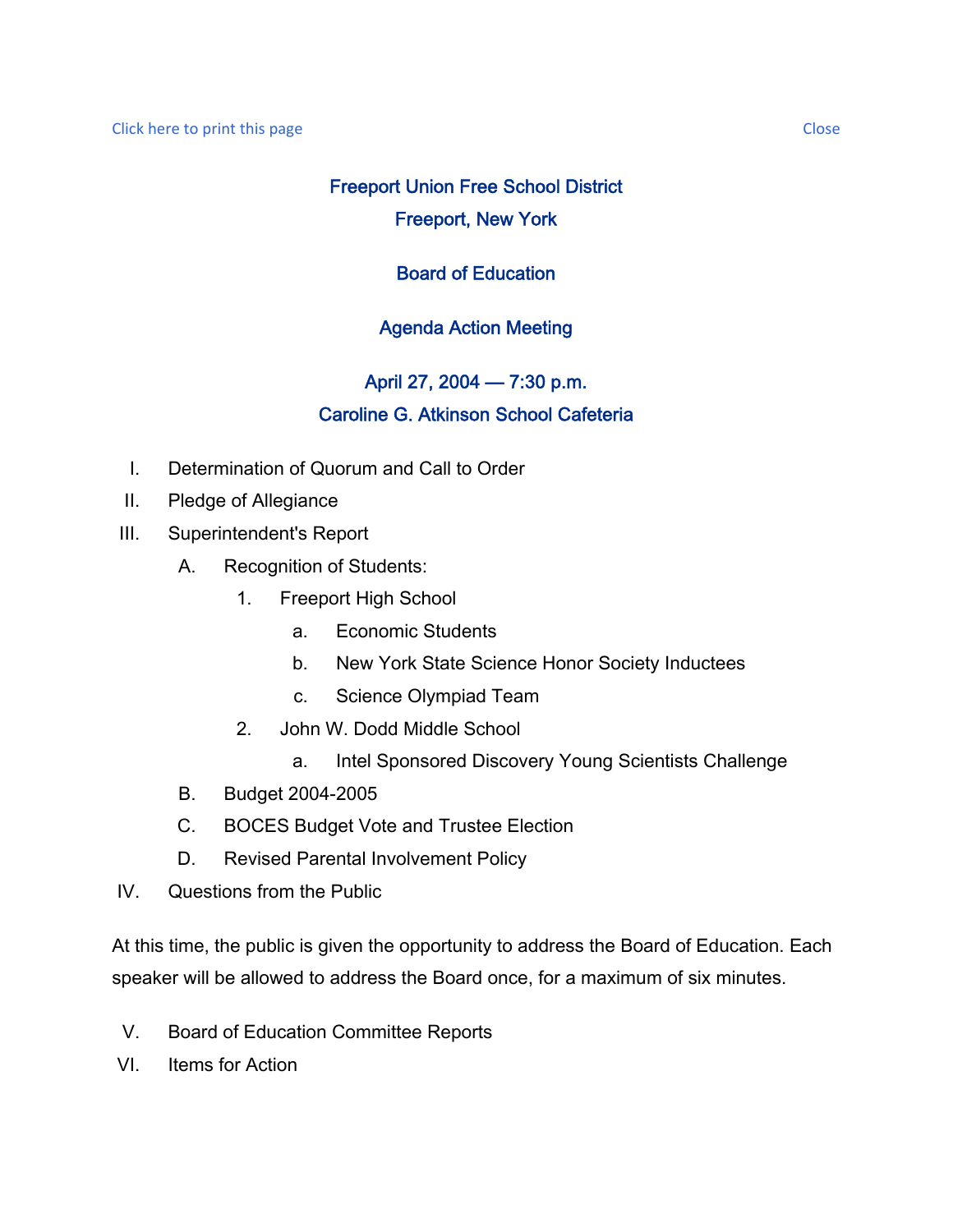Consent Agenda

## Consent Agenda Items:

BE IT RESOLVED that the Board of Education of the Freeport Union Free School District hereby approves the following items; A; B (I, 2, 3, 4; 5); C (1); D (1).

A. Consent - Approve

Acceptance of the Minutes:

March 10, 2004; March 24, 2004; and, March 31, 2004

B. Consent - Approve

Personnel Action

- 1. Request for Leave of Absence
- 2. Resignation of Staff
- 3. Termination of Staff
- 4. Retirement of Staff
- 5. Appointment of Staff
- C. Consent Approve

### **Education**

3. Acceptance of the Minutes from the Committees on Special Education and Preschool Special Education

March 15, 2004; March 19, 2004; March 22, 2004; March 25, 2004; March 26, 2004; March 29, 2004; March 31, 2004; April 1, 2004; April 15, 2004; April 19,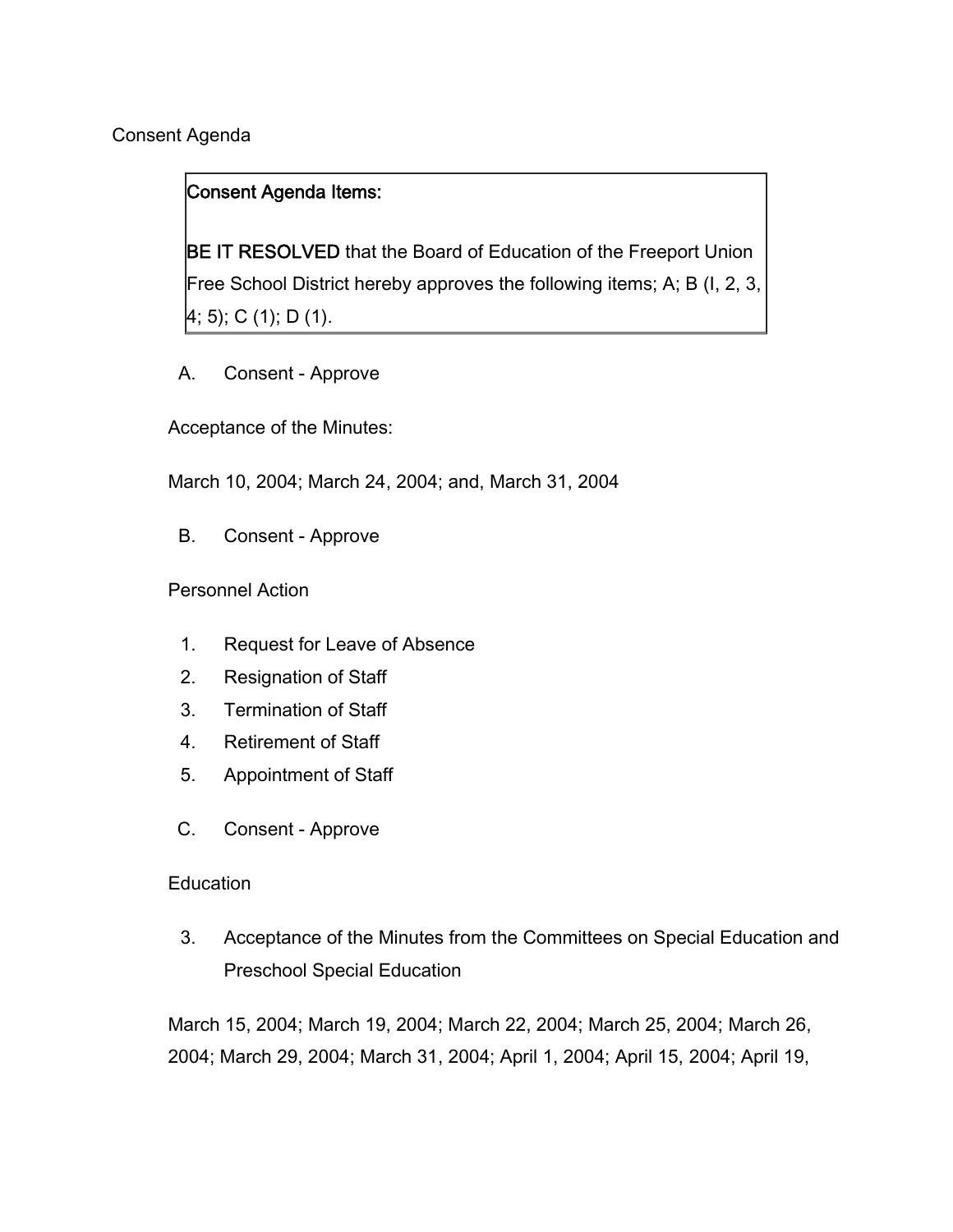2004; and, April 21, 2004.

D. Consent - Approve

### **Finance**

- 4. Acceptance of a Gift
- E. Other Items for Action

### Finance

- 5. BOCES Budget Vote and Trustee Election
- 6. Budget Adoption

### **Education**

- 7. Revised Parental Involvement Policy; First Reading
	- F. Other Reports to the Board
		- 1. Calendar of Events April 27, 2004 through May 18, 2004
		- 2. FHS Funds Report March 31, 2004
		- 3. Treasurer's Report February 29, 2004
- VIII. Adjournment
- IX. Next Meeting
	- Budget Public Hearing/Planning Meeting, May 5, 2004 , Caroline G. Atkinson School.
	- Annual Budget Vote & Trustee Election/Action meeting May 18, 2004 , Caroline G. Atkinson School.
	- Register to vote school days in the Office of the District Clerk. 8:30 a.m. to 3:30 p.m. until May 11, 2004.
	- Evening registration will be held from 6 pm to 9 pm in the Administration Building